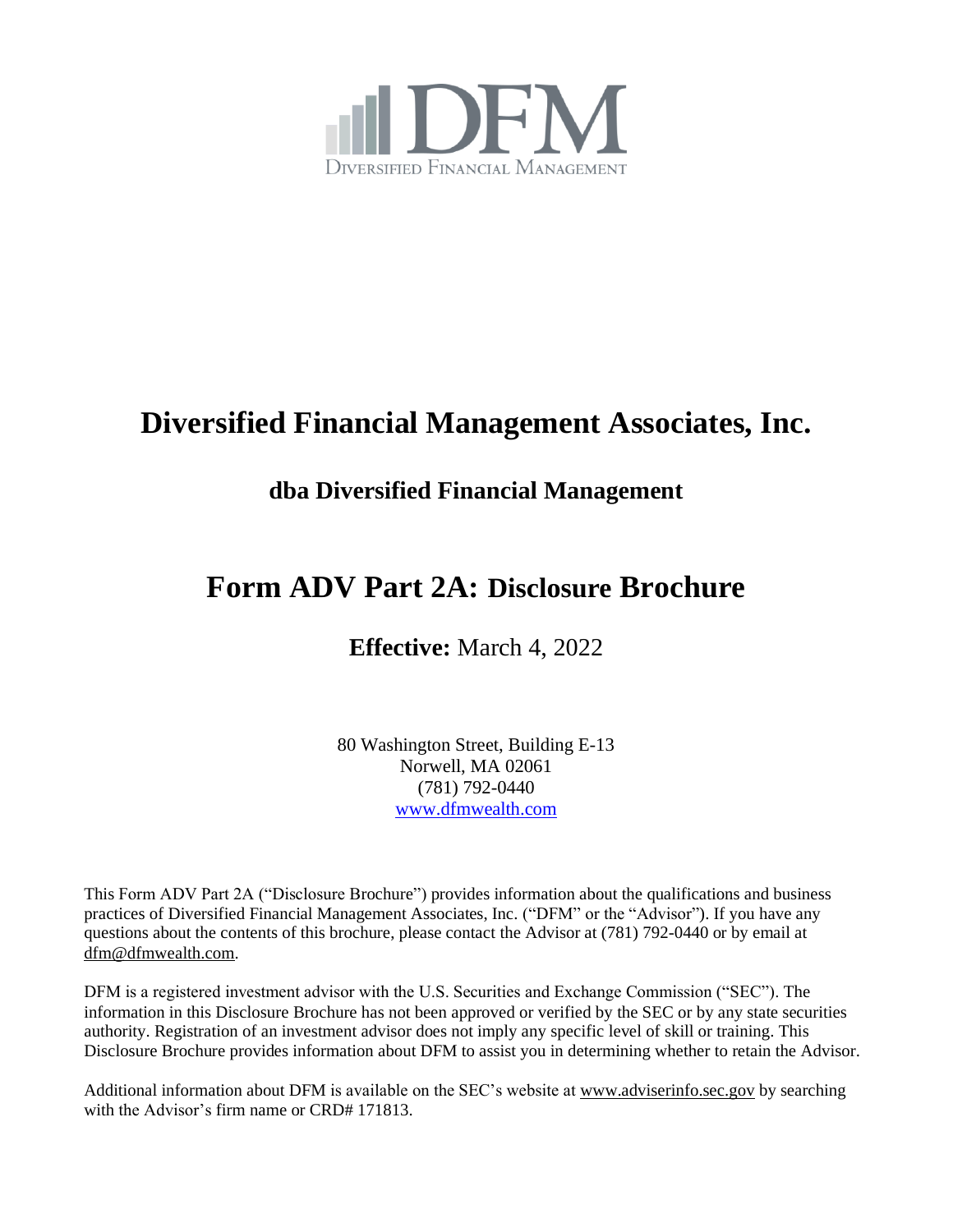## **ITEM 2: Material Changes**

Form ADV 2 is divided into two parts: *Part 2A (the "Disclosure Brochure")* and *Part 2B (the "Brochure Supplement")*. The Disclosure Brochure provides information about a variety of topics relating to an Advisor's business practices and conflicts of interest. The Brochure Supplement provides information about the Advisory Persons of DFM.

DFM believes that communication and transparency are the foundation of its relationship with Clients and will continually strive to provide you with complete and accurate information at all times. DFM encourages all current and prospective Clients to read this Disclosure Brochure and discuss any questions you may have with the Advisor.

#### Material Changes

There have been no material changes made to this Disclosure Brochure since the last filing and distribution to Clients.

#### Future Changes

From time to time, the Advisor may amend this Disclosure Brochure to reflect changes in business practices, changes in regulations or routine annual updates as required by the securities regulators. This complete Disclosure Brochure or a Summary of Material Changes shall be provided to you annually and if a material change occurs.

You may view the current Disclosure Brochure on-line at the SEC's Investment Adviser Public Disclosure website at [www.adviserinfo.sec.gov](http://www.adviserinfo.sec.gov/) by searching with the Advisor's firm name or CRD# 171813. You may also request a copy of this Disclosure Brochure at any time by contacting the Advisor at (781) 792-0440 or by email at [dfm@dfmwealth.com.](mailto:dfm@dfmwealth.com)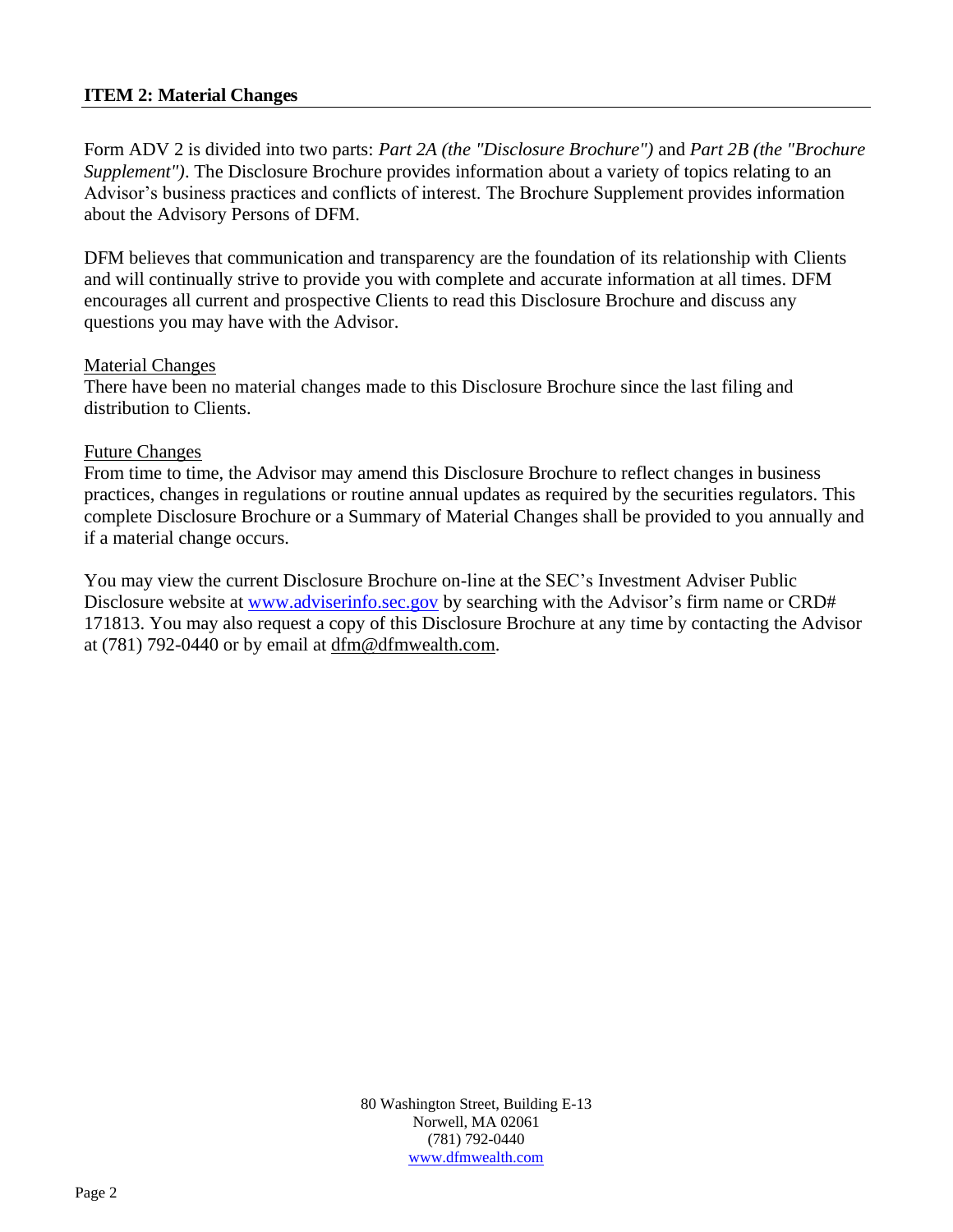| ITEM 11: Code of Ethics, Participation or Interest in Client Transactions and Personal Trading. 13 |
|----------------------------------------------------------------------------------------------------|
|                                                                                                    |
|                                                                                                    |
|                                                                                                    |
|                                                                                                    |
|                                                                                                    |
|                                                                                                    |
|                                                                                                    |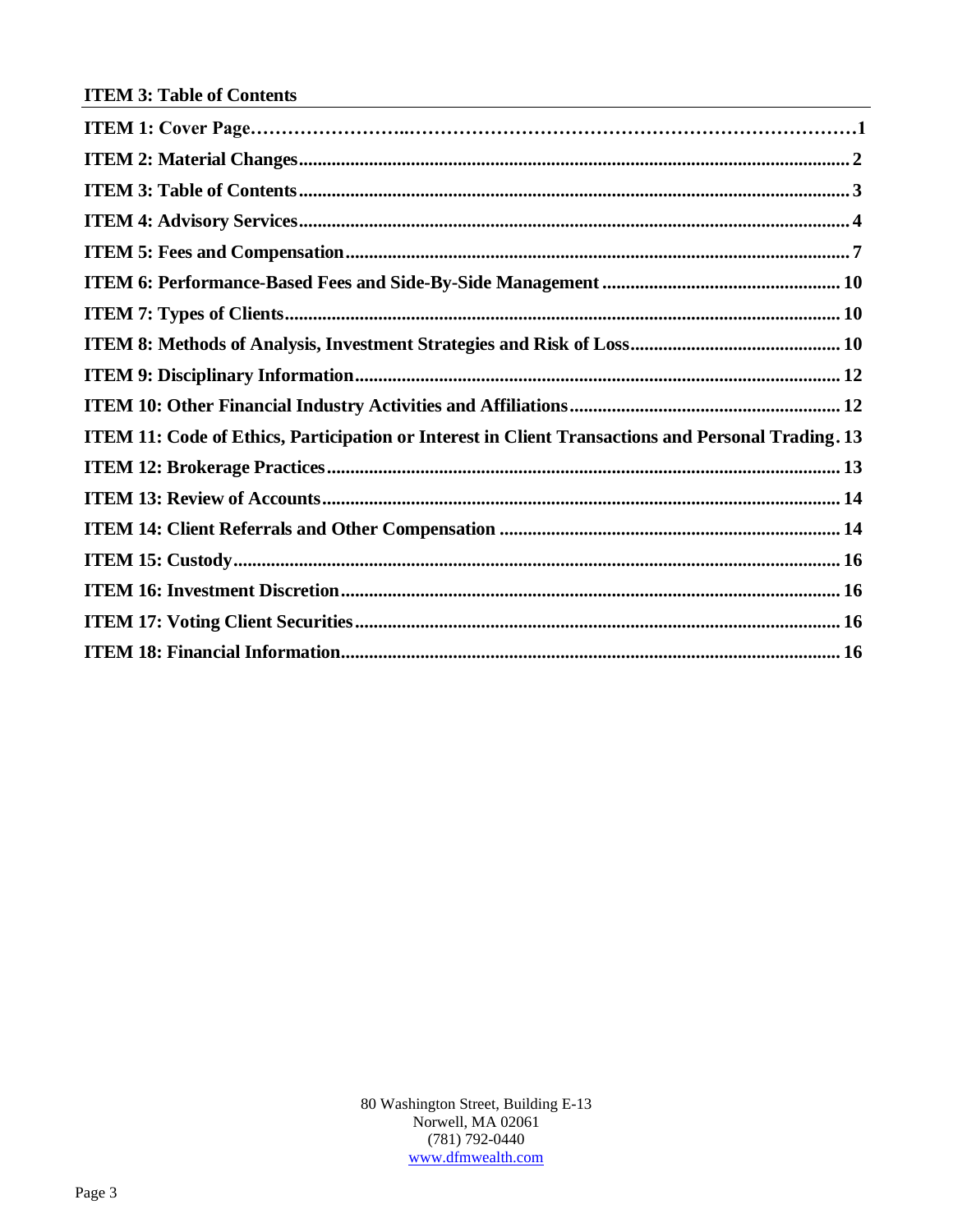## **ITEM 4: Advisory Services**

## **Firm Information**

Diversified Financial Management Associates, Inc. doing business as Diversified Financial Management ("DFM" or the "Advisor") is an independent, fee only, investment advisory firm registered with the U.S Securities and Exchange Commission ("SEC"). Established in 1986, DFM is organized under the laws of Massachusetts as a privately held corporation, and owned by H. Calvin Place, Jr. (President and Chief Compliance Officer). This Disclosure Brochure provides information regarding the qualifications, business practices, and advisory services provided by DFM.

## **Advisory Services Offered**

DFM offers investment advisory services to individuals, high net worth individuals, trusts, estates, businesses, and retirement, pension, and profit sharing plans (each referred to as a "Client").

The Advisor serves as a fiduciary to Clients, as defined under the applicable laws and regulations. As a fiduciary, the Advisor upholds a duty of loyalty, fairness and good faith towards each Client and seeks to mitigate potential conflicts of interest. DFM's fiduciary commitment is further described in the Advisor's Code of Ethics. For more information regarding the Code of Ethics, please see Item 11 – Code of Ethics, Participation or Interest in Client Transactions and Personal Trading.

#### Investment Advisory Services

DFM customizes its investment advisory service according to the needs of each individual Client. Typical needs of our Clients include income generation, capital preservation, and growth of capital. DFM's approach to investing seeks to generate competitive long-term returns for its Clients through diversified portfolios. As part of the investment advisory service, DFM assesses the global economic and investment conditions, advises on asset allocation, and identifies specific securities for purchase and sale. DFM enters into discretionary and non-discretionary advisory agreements with Clients; the distinctions between discretionary and non-discretionary accounts are described in the following two paragraphs.

When DFM has investment discretion, it is authorized to make all investment decisions and to direct the execution of all transactions for the Client's account (subject to the investment objectives, guidelines, and restrictions as noted in the Client's investment policy statement) without first consulting the Client in connection with each transaction. DFM customizes discretionary portfolios for each Client, typically consisting of the following security types:

- No load and/or load waived mutual funds
- Exchanged traded and closed-end funds
- Common and preferred stocks
- Options
- Exchange-traded real estate investment trusts, and master limited partnerships
- Certificates of deposit
- Corporate, municipal, and government bonds, notes and bills

When a Client retains DFM on a non-discretionary basis, the Client participates in all investment decisions and account transactions. While DFM can make investment recommendations, only those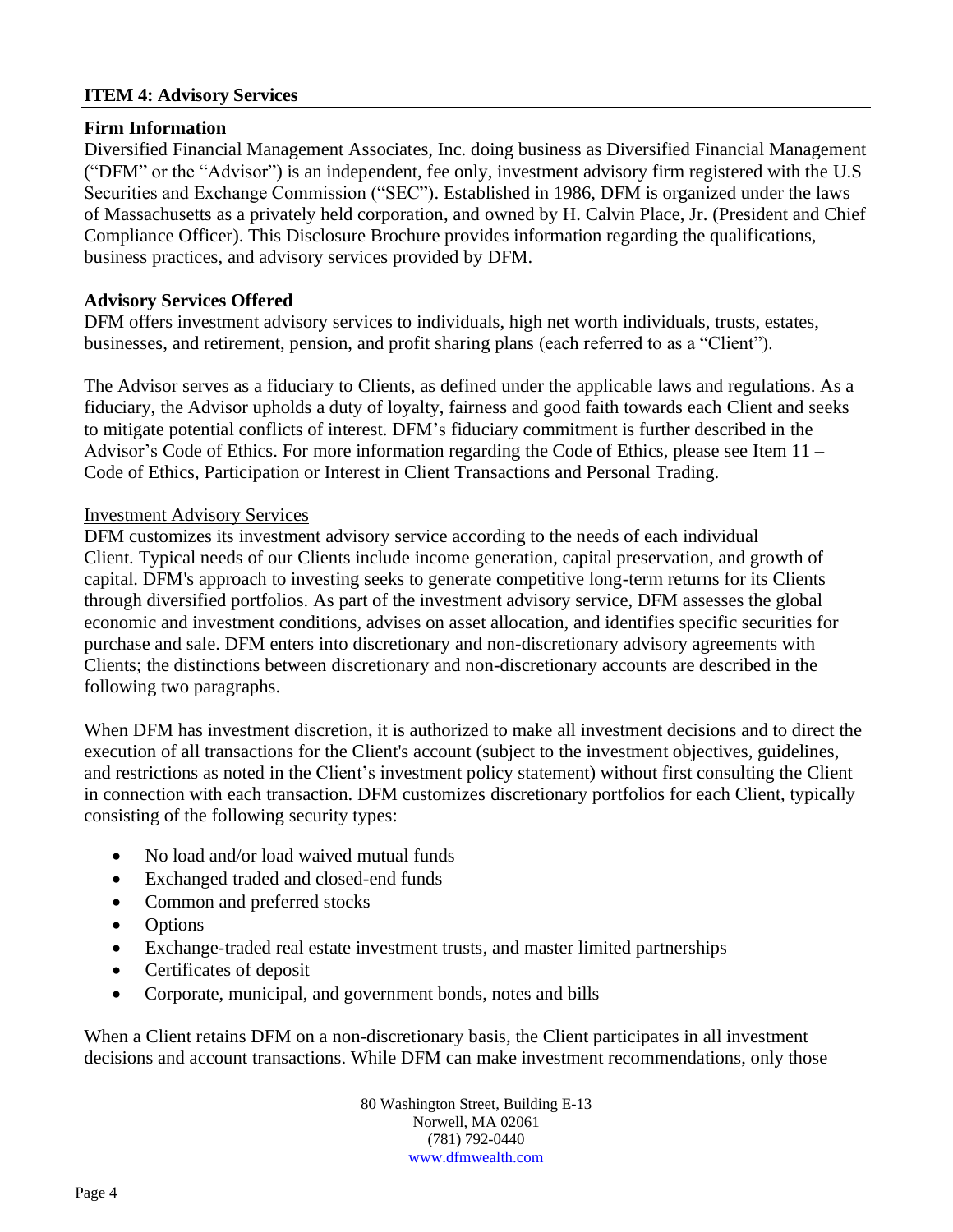recommendations authorized by the Client are processed in the Client account. DFM customizes nondiscretionary portfolios for each Client, typically consisting of the following security types:

- No load and/or load waived mutual funds
- Exchanged traded and closed-end funds
- Common and preferred stocks
- Options
- Exchange-traded real estate investment trusts, and master limited partnerships
- Certificates of deposit
- Corporate, municipal and government bonds, notes and bills

*Retirement Accounts* – When the Advisor provides investment advice to Clients regarding ERISA retirement accounts or individual retirement accounts ("IRAs"), the Advisor is a fiduciary within the meaning of Title I of the Employee Retirement Income Security Act ("ERISA") and/or the Internal Revenue Code ("IRC"), as applicable, which are laws governing retirement accounts. When deemed to be in the Client's best interest, the Advisor will provide investment advice to a Client regarding a distribution from an ERISA retirement account or to roll over the assets to an IRA, or recommend a similar transaction including rollovers from one ERISA sponsored Plan to another, one IRA to another IRA, or from one type of account to another account (e.g. commission-based account to fee-based account). Such a recommendation creates a conflict of interest if the Advisor will earn a new (or increase its current) advisory fee as a result of the transaction. No client is under any obligation to roll over a retirement account to an account managed by the Advisor.

At no time will DFM accept or maintain custody of a Client's funds or securities, except for the limited authority as outlined in Item 15 – Custody. All Client assets will be managed within the designated account  $[s]$  at the Custodian, pursuant to the terms of the advisory agreement. Please see Item  $-12$ Brokerage Practices.

## Financial Planning Services

DFM provides financial planning services alongside its investment advisor services, or pursuant to a written financial planning agreement. Advisory Persons of DFM gather information on a Client's current financial status, future goals, and attitudes towards risk, through in-depth Client interviews and documents supplied by the Client. Financial planning services may include some or all of the following:

- Financial projections
- Tax analysis
- Production of personal financial statements
- Investment reviews
- Estate planning
- Retirement planning and projections
- Education funding strategies
- Insurance needs analysis

Financial planning recommendations are not limited to any specific products or services offered by a broker/dealer or insurance company. Clients can implement financial planning recommendations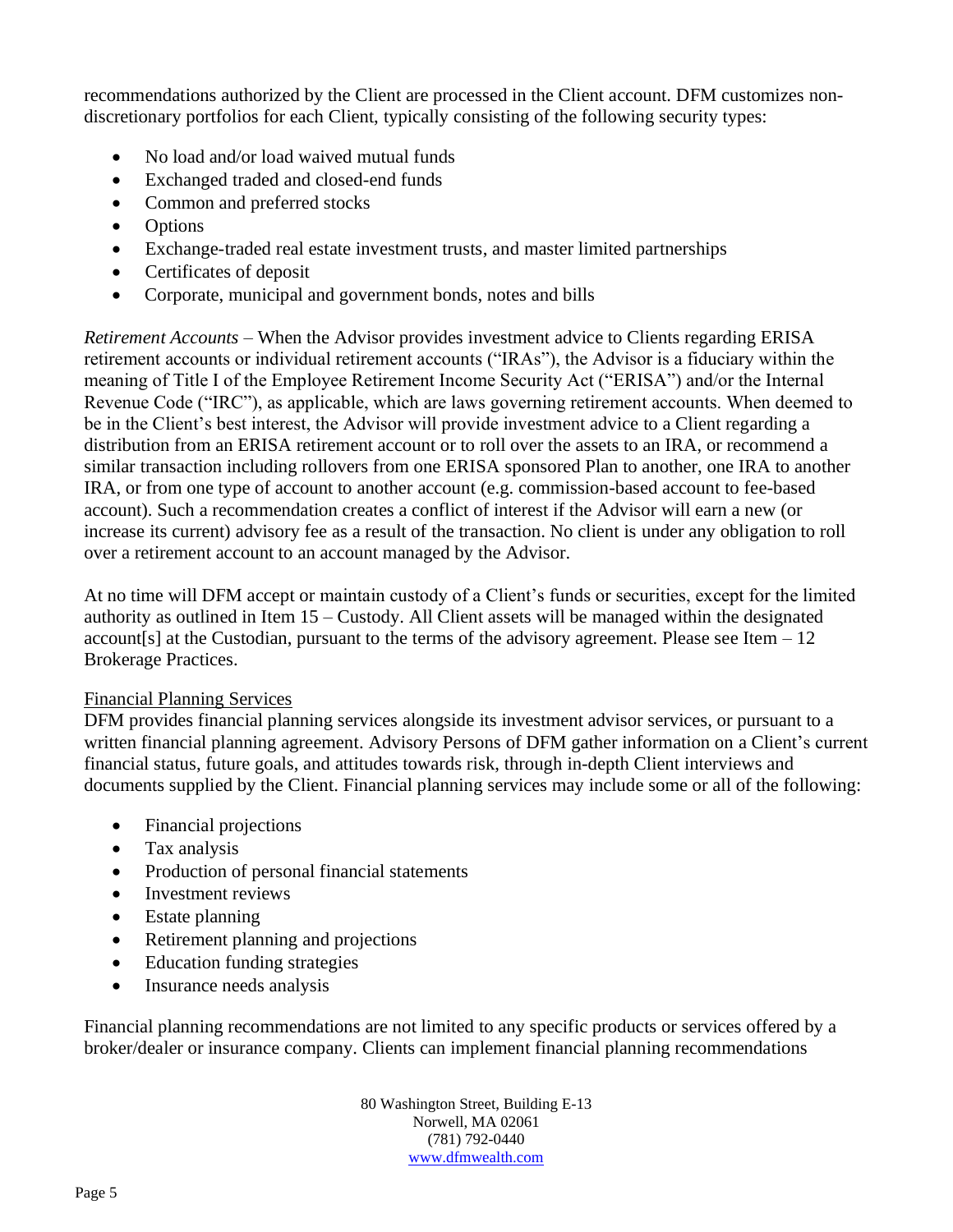through DFM or other avenues. DFM will normally schedule annual review meetings to discuss performance of the Client's account(s), to review the Client's financial situation, and to document any changes in the Client's investment goals and objectives. To service our Clients, we utilize a network of independent advisors including professionals in the fields of law, accounting, retirement plan administration, investment management, insurance, real estate, and other specialties where appropriate.

## Schwab Bank Pledged Asset Line®

The Advisor may introduce certain Clients to a Pledged Asset Line®, a non-purpose revolving line of credit offered through Charles Schwab Bank, secured by eligible assets held in an account maintained at the Custodian. ("Lending Program"). In such instances, the Client's assets in their account[s] at the Custodian will be utilized as collateral for a non-purpose revolving line of credit. The recommendation of a Lending Program presents a conflict of interest as the Advisor will continue to receive investment advisory fees for managing the collateralized assets in the Client's account[s]. Clients are not obligated to engage the Advisor for the Lending Program. For additional information related to the risks involved with non-purpose loans, please see Item 8 – Methods of Analysis, Investment Strategies and Risk of Loss.

## Investment Manager Evaluation, Selection, and Monitoring

DFM evaluates and provides its Clients access to outside investment managers. Outside investment managers identified by DFM typically offer an investment capability that DFM does not possess inhouse. When a Client decides to invest with an outside manager, it is done so at the sole discretion of the Client, with the Client contracting directly with the outside manager. Once a Client selects an investment manager, DFM, at least quarterly, measures the manager's investing actions against the stated investment mandate. DFM also provides performance evaluations and reporting on the account. Investment manager selection factors include, but are not limited to, the following:

- Investment philosophy and style of manager
- Historical performance and volatility of returns
- Management fees
- Tax issues
- Account size
- Other Client investment managers or assets

The outside investment manager invoices the Client and typically deducts their fee from the account. The minimum account size is dependent on the investment manager's minimums and typically range from \$500,000 to \$2,000,000. DFM deducts a separate fee which is described in Item 5 – Fees and Compensation.

#### Retirement Plan Advisory Services

DFM provides retirement plan advisory services on behalf of the retirement plans (each a "Plan") and the company (the "Plan Sponsor"). The Advisor's retirement plan advisory services are designed to assist the Plan Sponsor in meeting its fiduciary obligations to the Plan and its Plan Participants. Each engagement is customized to the needs of the Plan and Plan Sponsor. Services generally include:

- Vendor Analysis
- Plan Participant Enrollment and Education Tracking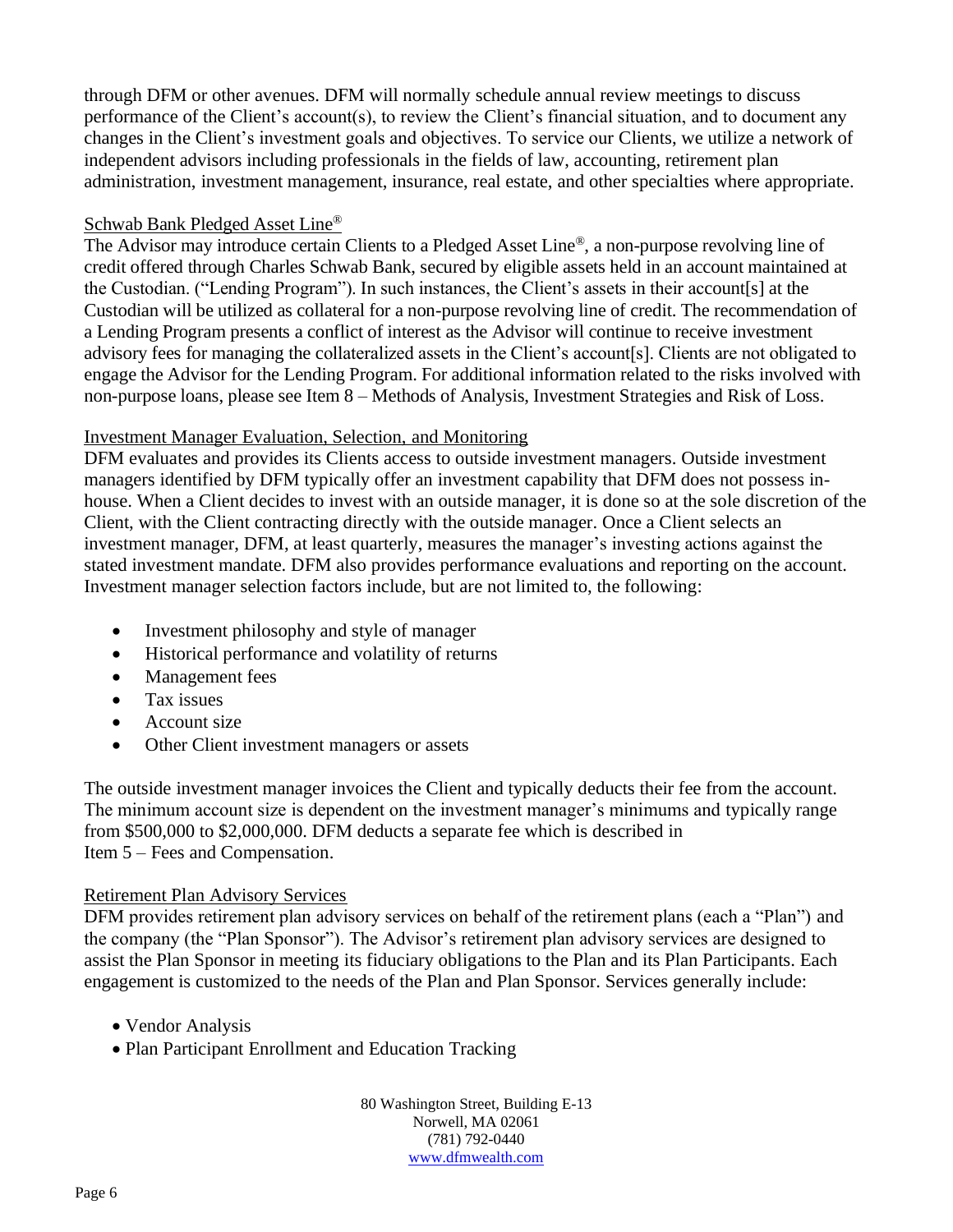- Investment Policy Statement ("IPS") Design and Monitoring
- Investment Oversight Services (ERISA 3(21))
- Performance Reporting
- Ongoing Investment Recommendation and Assistance
- ERISA 404(c) Assistance

These services are provided by DFM serving in the capacity as a fiduciary under the Employee Retirement Income Security Act of 1974, as amended ("ERISA"). In accordance with ERISA Section 408(b)(2), the Plan Sponsor is provided with a written description of DFM's fiduciary status, the specific services to be rendered and all direct and indirect compensation the Advisor reasonably expects under the engagement.

## Retirement Plan Education

DFM provides education to plan participants on investing, retirement planning, and other related topics. DFM makes periodic presentations to plan participants, which include an interactive discussion and educational materials for the audience.

#### **Assets Under Management**

As of December 31, 2021, DFM manages \$231,077,646 in Client assets, of which \$108,752,602 are managed on a discretionary basis and \$122,325,044 on a non-discretionary basis.

## **ITEM 5: Fees and Compensation**

Investment Advisory Services and Investment Manager Evaluation, Selection, and Monitoring DFM generally has established investment advisory and manager evaluation fees for its Clients in accordance with the fee schedule below. Each Client engaging the Advisor for services described herein shall be required to enter into a written agreement with the Advisor. Fees are payable quarterly, at the end of each calendar quarter. The annual fee schedule is:

| Portfolio Values of:     | <b>Annual Fee Schedule</b> |
|--------------------------|----------------------------|
| On the first \$1,000,000 | 1.00%                      |
| On the next \$2,000,000  | 0.90%                      |
| On the next \$2,000,000  | 0.75%                      |
| Values over \$5,000,000  | $0.50\%$                   |

Although DFM does not have a minimum account size, the Advisor normally charges a minimum annual fee of \$5,000. For larger portfolios, DFM's fee may also include ongoing financial planning as described in the "Our Services-Financial Planning" Section. For Clients with multiple accounts, assets may be aggregated to arrive at the Client portfolio value. The Advisor will conduct periodic reviews of the Custodian's valuations.

Fees are negotiable. In its sole discretion, DFM may charge a lesser advisory fee or waive the \$5,000 minimum annual fee based upon certain criteria (historical relationship, related accounts, negotiations with Client, expectations of significant capital additions in the future, etc.).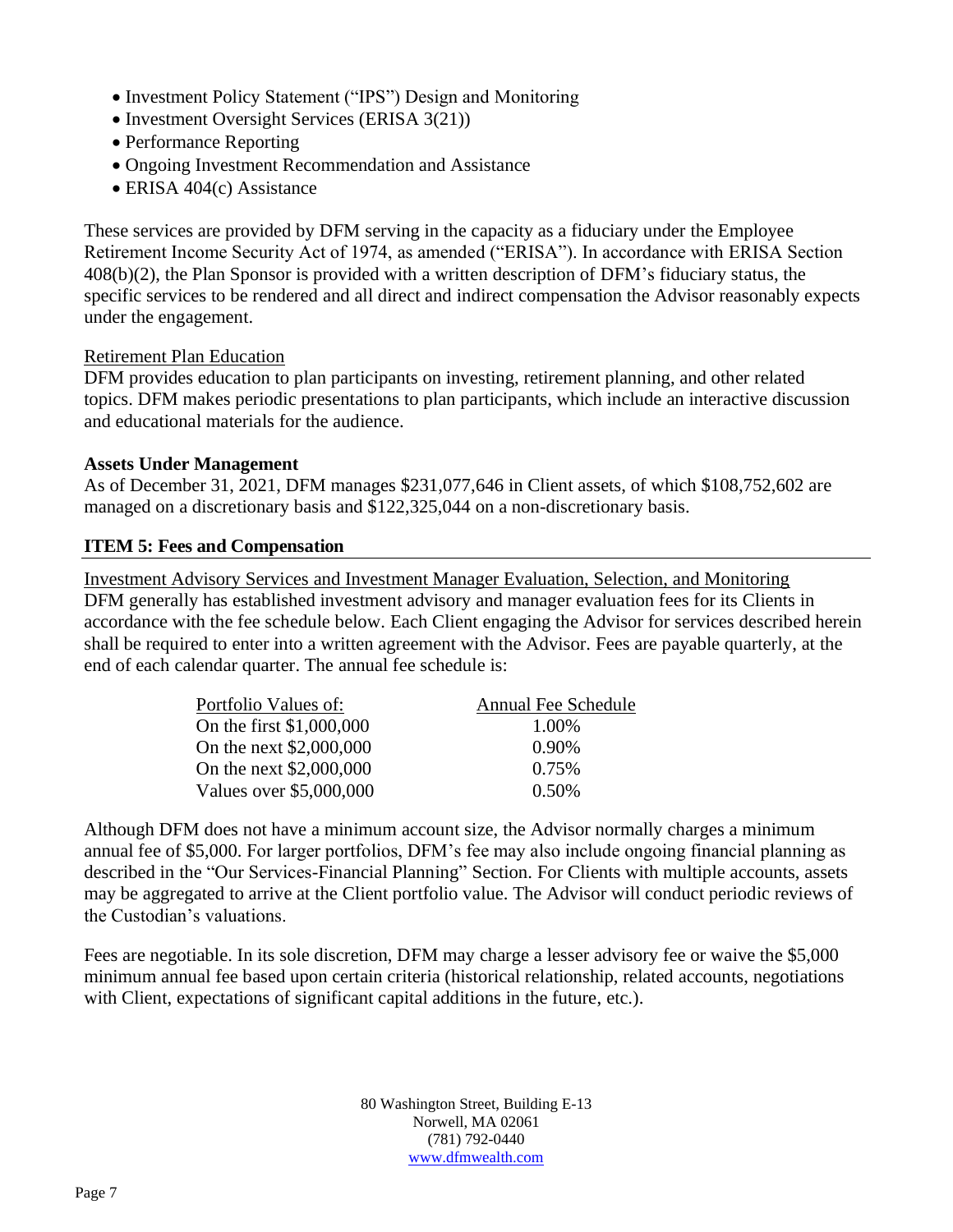DFM bills fees quarterly, at the end of each calendar quarter, based on investment account values on the last day of each calendar quarter. To calculate fees, DFM applies one-fourth of the billing rate to account values posted on the last day of each calendar quarter in our reporting software.

## Prorated fees

For new Clients, the first invoice is generally prorated from the date assets are placed in accounts, or upon an agreed upon billing date. The prorated calculation divides one-fourth of the billing rate to the account values posted on the last day of the calendar quarter in our reporting software divided by the number of days in the quarter, and then multiplied by the number of days from the billing start date. Capital flows greater than 10% of the account or group portfolio value are prorated using standard calculations.

To calculate fees, DFM applies one-fourth of the billing rate to account values posted on the last day of each calendar quarter in our reporting software.

## Investment Advisory Services Termination

Clients have the right to terminate the advisory agreement at any time, without penalty, with written notice. The Client may also terminate the advisory agreement within five (5) business days of signing the Advisor's agreement at no cost to the Client. Upon termination of the advisory agreement, fees are prorated to the termination date, or the date the assets are scheduled to leave the account (as instructed by the Client and hereafter referred to as the "termination date"). The prorated fee calculation divides one-fourth of the annual billing rate by the value of the assets on the termination date, divided by the number of days in the calendar quarter, and then multiplied by the number of days to the termination date. DFM deducts the fee from the Client's account (if designated) and generates a final invoice copy for the Client's records. Clients that pay by invoice receive a prorated final invoice that is payable upon receipt. The Client's investment advisory agreement with the Advisor is non-transferable without the Client's prior consent.

#### Independent Managers

As noted in Item 4, there are rare circumstances when the Advisor will utilize one or more Independent Managers. To eliminate any conflict of interest, the Advisor does not earn any compensation from an Independent Manager. The Advisor will only earn its investment advisory fee as described above. For Client accounts implemented through an Independent Manager, the Client's overall fees will include DFM's investment advisory fee (as noted above) plus investment management fees and/or platform fees charged by the Independent Manager. The Independent Manager will assume the responsibility for calculating the Client's fees and deducting all fees from the Client's account[s].

#### Independent Manager[s] Termination

In the event that a Client should wish to terminate their relationship with an Independent Manager, the terms for termination will be set forth in the respective agreements between the Client and those third parties. DFM will assist the Client with the termination and transition as appropriate.

#### Financial Planning Services

DFM typically offers financial planning services for no charge as a courtesy to DFM investment advisory Clients. For non-advisory Clients requesting financial planning, DFM may assess a fixed financial planning fee based on the complexity of the Client's financial situation and the scope of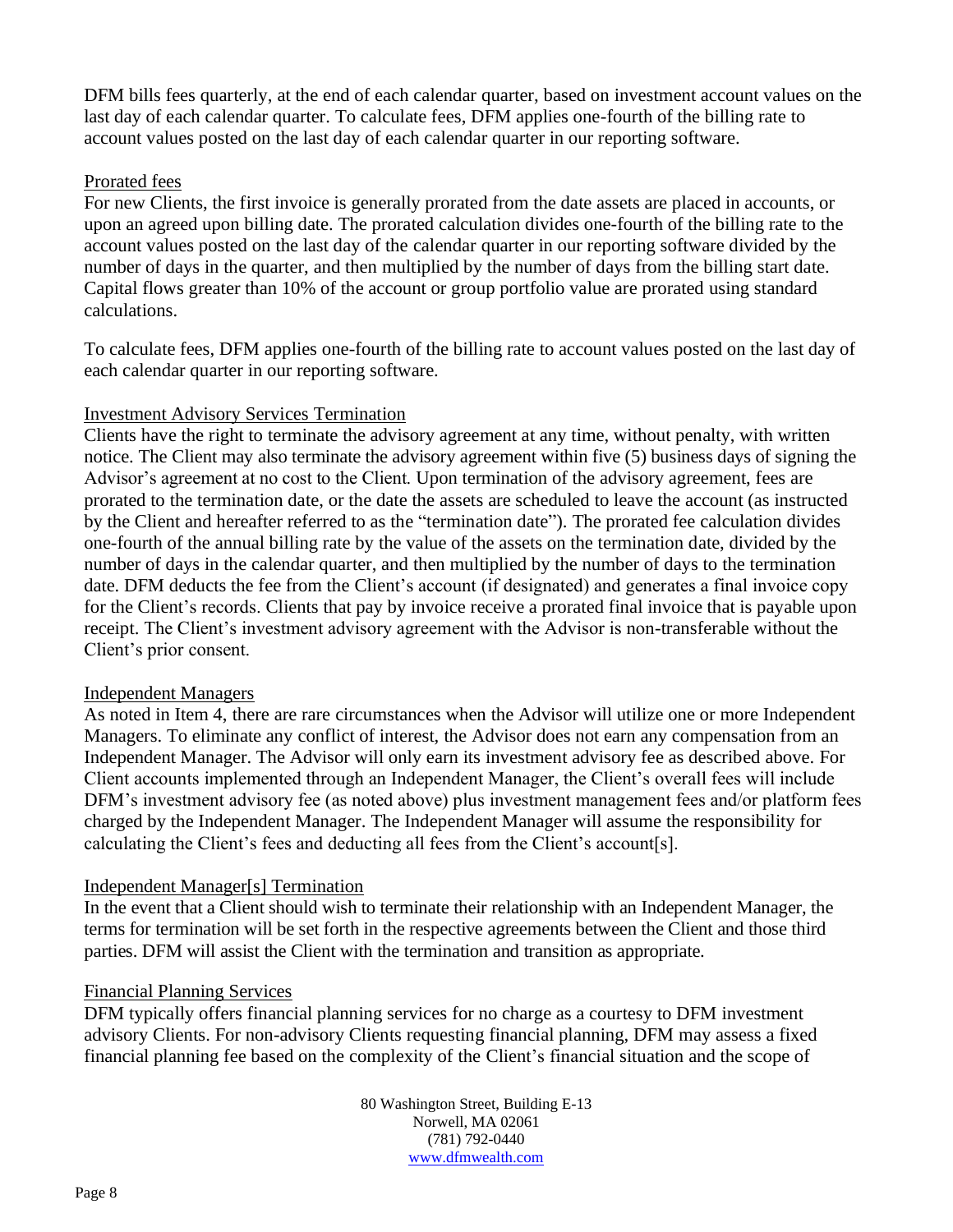planning required. Alternately, fees may be calculated based on an hourly rate of \$350. As agreed to in advance with the Client, this fee is payable in installments as work is performed or upon completion.

## Financial Planning Services Termination

DFM is compensated for its services upon completion of the engagement deliverable<sup>[s]</sup>. Either party may terminate the financial planning agreement by providing advance written notice to the other party. The Client may also terminate the financial planning agreement within five (5) business days of signing the Advisor's agreement at no cost to the Client. After the five-day period, the Client will incur charges for bona fide advisory services rendered to the point of termination and such fees will be due and payable by the Client. Upon termination, the Client shall be billed for actual hours logged on the planning project times the contractual hourly rate or in the case of a fixed fee engagement, the percentage of the engagement scope completed by the Advisor. The Client's financial planning agreement with the Advisor is non-transferable without the Client's prior consent.

#### Retirement Plan Advisory Services

Fees for retirement plan advisory services are charged an annual asset-based fee of up to 1.00%, billed at the end of each calendar quarter, pursuant to the terms of the retirement plan advisory agreement. Retirement plan advisory fees are based on the market value of assets under management at the end of the calendar quarter. Fees may be negotiable depending on the size and complexity of the Plan. Fees are generally based on the following schedule:

| Portfolio Values of:     | Annual Fee Schedule |
|--------------------------|---------------------|
| On the first \$1,000,000 | 1.00%               |
| On the next \$2,000,000  | 0.90%               |
| On the next \$2,000,000  | 0.75%               |
| Values over \$5,000,000  | 0.50%               |

Retirement plan advisory fees may be directly invoiced to the Plan Sponsor or deducted from the assets of the Plan, depending on the terms of the retirement plan advisory agreement.

## Retirement Plan Advisory Services Termination

DFM is compensated for its services at the end of the quarter after advisory services are rendered. Either party may terminate the retirement plan advisory agreement, at any time, by providing advance written notice to the other party. Upon termination, the Client shall be responsible for retirement plan advisory fees up to and including the effective date of termination. The Client's retirement plan advisory agreement with the Advisor is non-transferable without the Client's prior consent.

#### Other Fees and Expenses

In addition to investment advisory fees payable to DFM, Clients will also incur expenses that are not payable to DFM but arise in connection with DFM's investment advisory services. These expenses may include, but are not limited to:

- Custodian fees and expenses
- Brokerage commissions
- Mark-ups and mark-downs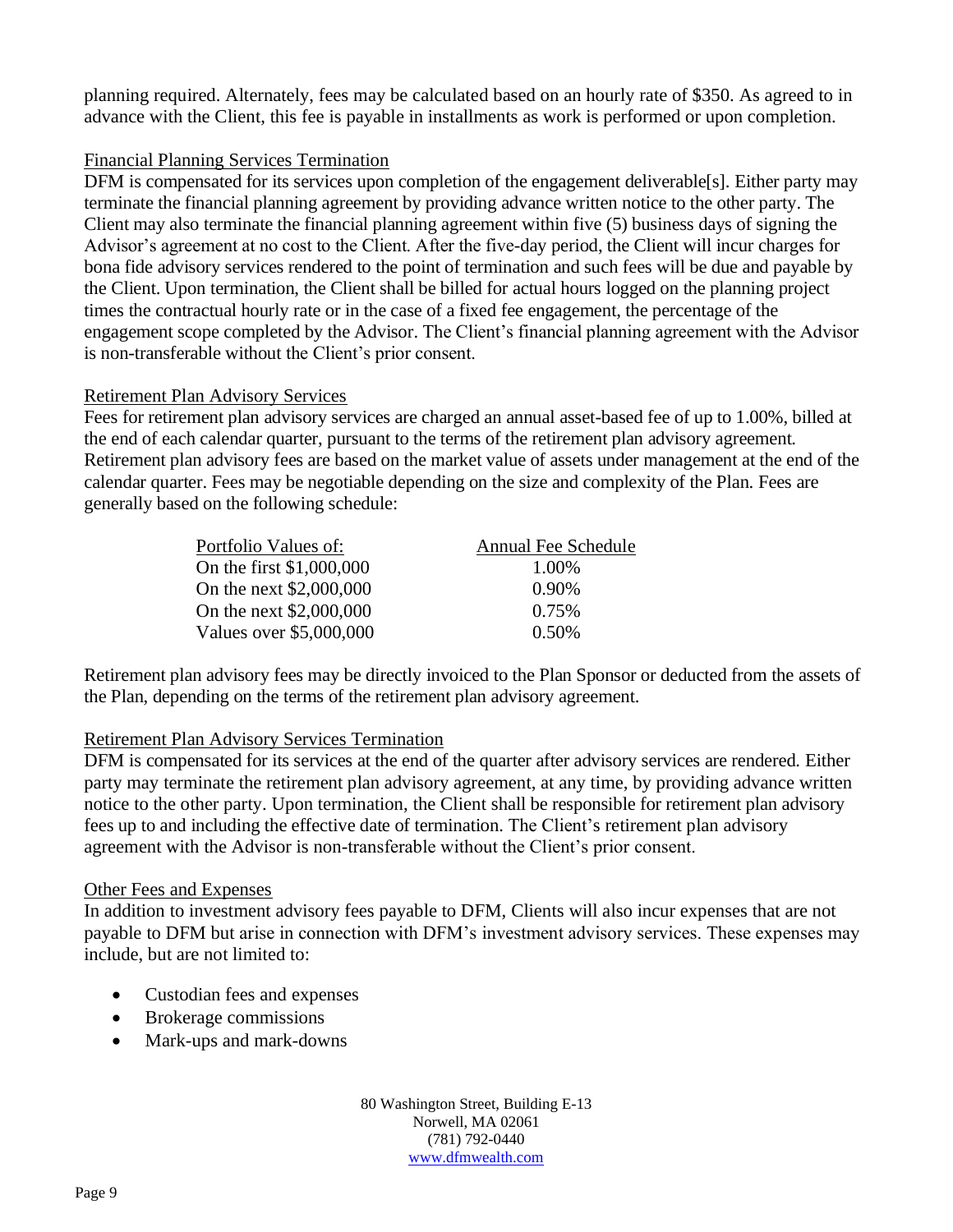- Wire fees
- Other transaction costs
- Mutual fund transaction fees and charges imposed by the mutual fund

The Advisor's recommended Custodians do not charge securities transaction fees for ETFs and equity trades in a Client's account, provided that the account meets the terms and conditions of the Custodian's brokerage requirements. However, the Custodians typically charge for mutual funds and other types of investments. DFM receives no compensation or benefits from any of these listed "other fees and expenses."

## **ITEM 6: Performance-Based Fees and Side-By-Side Management**

DFM does not charge performance-based fees for its investment advisory services. The fees charged by DFM are as described in Item 5 above and are not based upon the capital appreciation of the funds or securities held by any Client.

DFM does not manage any proprietary investment funds or limited partnerships (for example, a mutual fund or a hedge fund) and has no financial incentive to recommend any particular investment options to its Clients.

## **ITEM 7: Types of Clients**

DFM provides investment advisory services to individuals, high net worth individuals, trusts, estates, businesses, and retirement, pension, and profit sharing plans. Although DFM does not have a minimum account size, DFM normally charges a minimum annual fee of \$5,000. (See Item 5 – Fees and Compensation, for more information).

#### **ITEM 8: Methods of Analysis, Investment Strategies and Risk of Loss**

DFM professionals build balanced and diversified portfolios to manage risk, while positioning accounts to capitalize on longer term economic and investment trends.

DFM realizes that each Client is unique, with specific needs and aspirations. When a Client engages DFM, our focus is to fully understand their particular objectives and tax profile in order to create an appropriate investment strategy. DFM takes a holistic approach to asset allocation, considering the entirety of the Client investments which may include individual securities, mutual funds, ETFs, real estate investment trusts (REITs), or other securities.

The value of a Client's holdings may fluctuate in response to events specific to companies or markets, as well as economic, political, or social events in the U.S. and abroad. This risk is linked to the performance of the overall financial markets.

#### Individual Equities

DFM analyzes equity investments worldwide on behalf of our Clients. DFM combines this security selection process with portfolio construction to produce customized portfolios tailored to Clients' riskreturn objectives. Quantitative and Fundamental approaches are utilized in selection of individual stocks.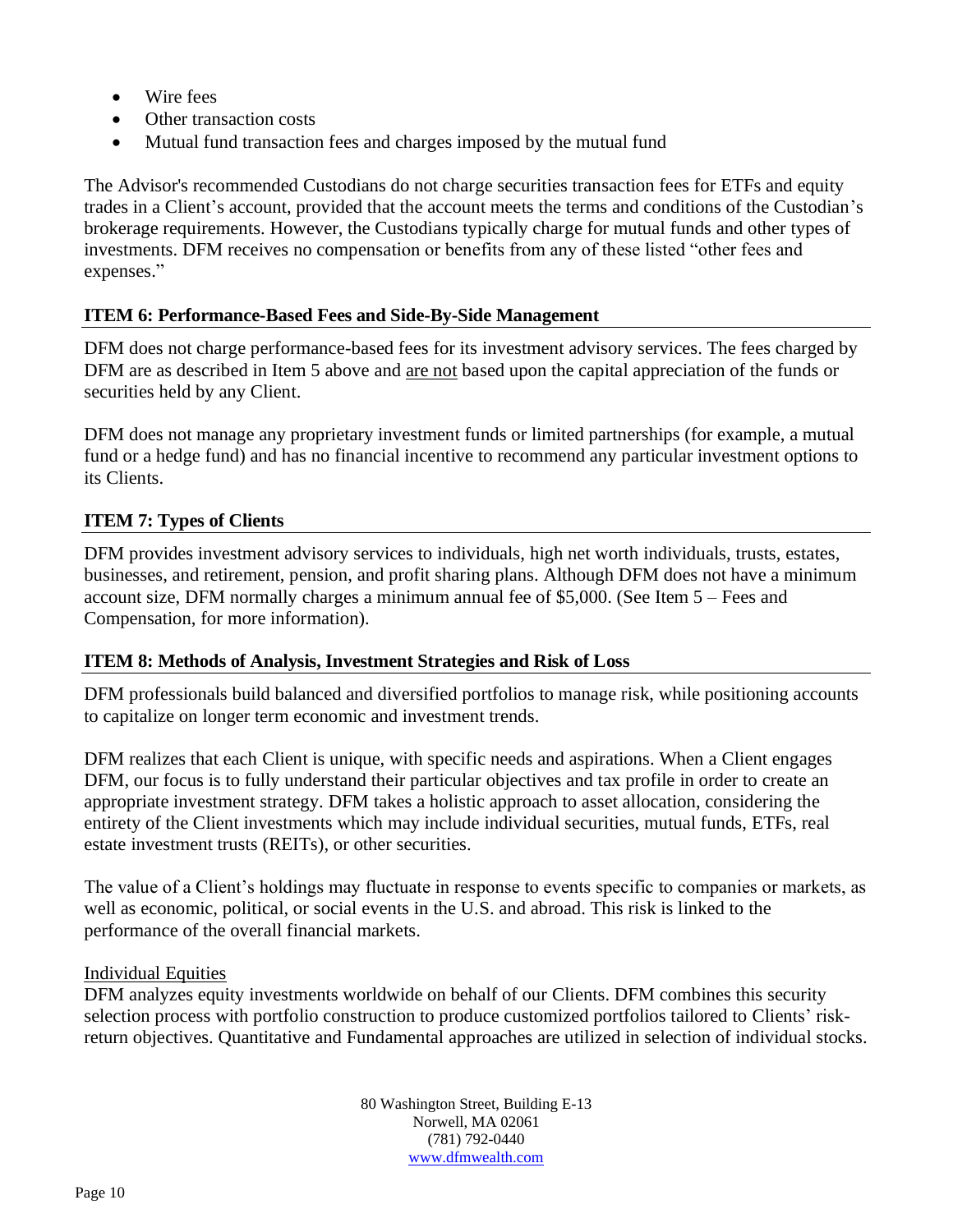## Separately Managed Portfolios

For managed equity accounts, DFM sometimes recommends and monitors outside independent investment managers. DFM evaluates their investment philosophy, stock selection process, and performance across a wide variety of disciplines and styles.

## Exchange Traded Fund (ETF) Portfolios

The performance of ETFs is subject to market risk, including the possible loss of principal. The price of the ETFs will fluctuate with the price of the underlying securities that make up the funds. In addition, ETFs have a trading risk based on the loss of cost efficiency if the ETFs are traded actively and a liquidity risk if the ETFs have a large bid-ask spread and low trading volume. The price of an ETF fluctuates based upon the market movements and may dissociate from the index being tracked by the ETF or the price of the underlying investments. An ETF purchased or sold at one point in the day may have a different price than the same ETF purchased or sold a short time later. There is also a risk that Authorized Participants are unable to fulfill their responsibilities. Authorized Participants are one of the major parties involved with ETF creation/redemption mechanism in the markets. The Authorized Participants play a critical role in the liquidity of ETFs and essentially have the exclusive right to change the supply of ETF shares in the market. If the Authorized Participants does not fulfill this expected role, there could be an adverse impact on liquidity and the valuation of an ETF.

## Mutual Fund Portfolios

DFM selects mutual funds from thousands of no-load and/or load-waived funds through a thorough evaluation process. The mutual fund evaluation process includes analysis of risk and returns, style purity, manager tenure, and other considerations. Mutual fund portfolios are tailored to each Client's requirements, either as part of an overall strategy that includes other types of investments or for an entire investment account. DFM monitors fund investment performance and risk characteristics on an ongoing basis.

## Fixed Income Portfolios

DFM's fixed income strategy is customized to each Client's needs. DFM develops a diversified fixed income allocation to incorporate Clients' income requirements with a thorough analysis of interest rate trends. We typically utilize municipal, U.S. treasury, agency, and high-quality corporate bonds. Where suitable, DFM may integrate potentially higher yielding investments which include preferred stock, structured and/or leveraged products, master limited partnerships (MLPs), and convertible bonds.

#### Options Contracts and Derivatives

Investments in options contracts have the risk of losing value in a relatively short period of time. Option contracts are leveraged instruments that allow the holder of a single contract to control many shares of an underlying stock. This leverage can compound gains or losses.

#### Margin Borrowings

The use of short-term margin borrowings may result in certain additional risks to a Client. For example, if securities pledged to brokers to secure a Client's margin accounts decline in value, the Client could be subject to a "margin call", pursuant to which it must either deposit additional funds with the broker or be the subject of mandatory liquidation of the pledged securities to compensate for the decline in value.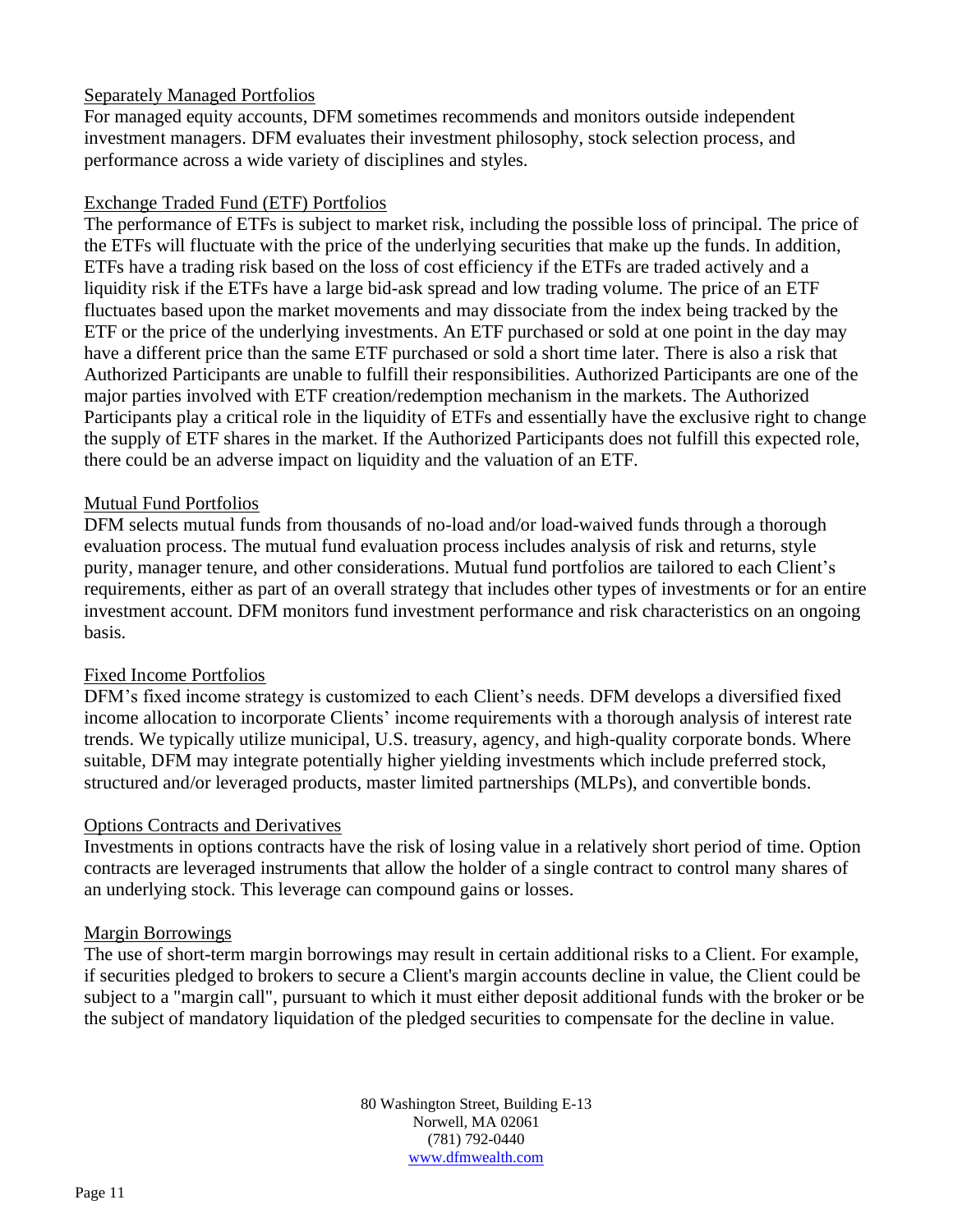## Alternative Investments

DFM conducts its own due diligence and allocates capital to alternative asset classes that offer a compelling risk-return profile. DFM gives Clients access to what it believes are appropriate alternative investment ideas, as well as experienced outside managers and researched funds. We assess and recommend opportunities in limited partnerships, private equity, commodities, global currencies, venture capital, and real estate.

## Real Estate Investment Trusts ("REITs")

Investing in Real Estate Investment Trusts ("REITs") involves certain distinct risks in addition to those risks associated with investing in the real estate industry in general. For Example, equity REITs may be affected by changes in the value of the underlying property owned by the REITs, while mortgage REITs may be affected by the quality of credit extended. REITs are subject to heavy cash flow dependency, default by borrowers and self-liquidation. REITs, especially mortgage REITs, are also subject to interest rate risk (i.e., as interest rates rise, the value of the REIT may decline).

## Non-Purpose Loans and Lines of Credit

Non-purpose loans and lines of credit carry a number of risks, including but not limited to the risk of a market downturn, tax implications if collateralized securities are liquidated, and an increase in interest rates. A decline in the market value of collateralized securities held in the account[s] at the Custodian, may result in a reduction in the draw amount of the Client's line of credit, a demand from the Lending Program that the Client deposit additional funds or securities in the Client's collateral account[s], or a forced sale of securities in the Client's collateral account[s].

During the investment process, DFM reviews numerous sources of information: financial newspapers and media, third party research materials, company filings and prospectuses, and company press releases.

DFM does not guarantee that investments will produce profits or that future returns will equal historical performance. Investing in securities involves risk of loss.

## **ITEM 9: Disciplinary Information**

**There are no legal, regulatory, or disciplinary events involving DFM or its owner.** DFM values the trust Clients place in the Advisor. The Advisor encourages Clients to perform the requisite due diligence on any advisor or service provider that the Client engages. The backgrounds of the Advisor and its Advisory Persons are available on the Investment Adviser Public Disclosure website at [www.adviserinfo.sec.gov](http://www.adviserinfo.sec.gov/) by searching with the Advisor's firm name or CRD# 171813.

## **ITEM 10: Other Financial Industry Activities and Affiliations**

The sole business of DFM is to provide investment advisory services to its Clients. Neither DFM nor its Advisory Persons are involved in other business endeavors. DFM does not maintain any affiliations with other firms, other than contracted service providers to assist with the servicing of its Client's accounts.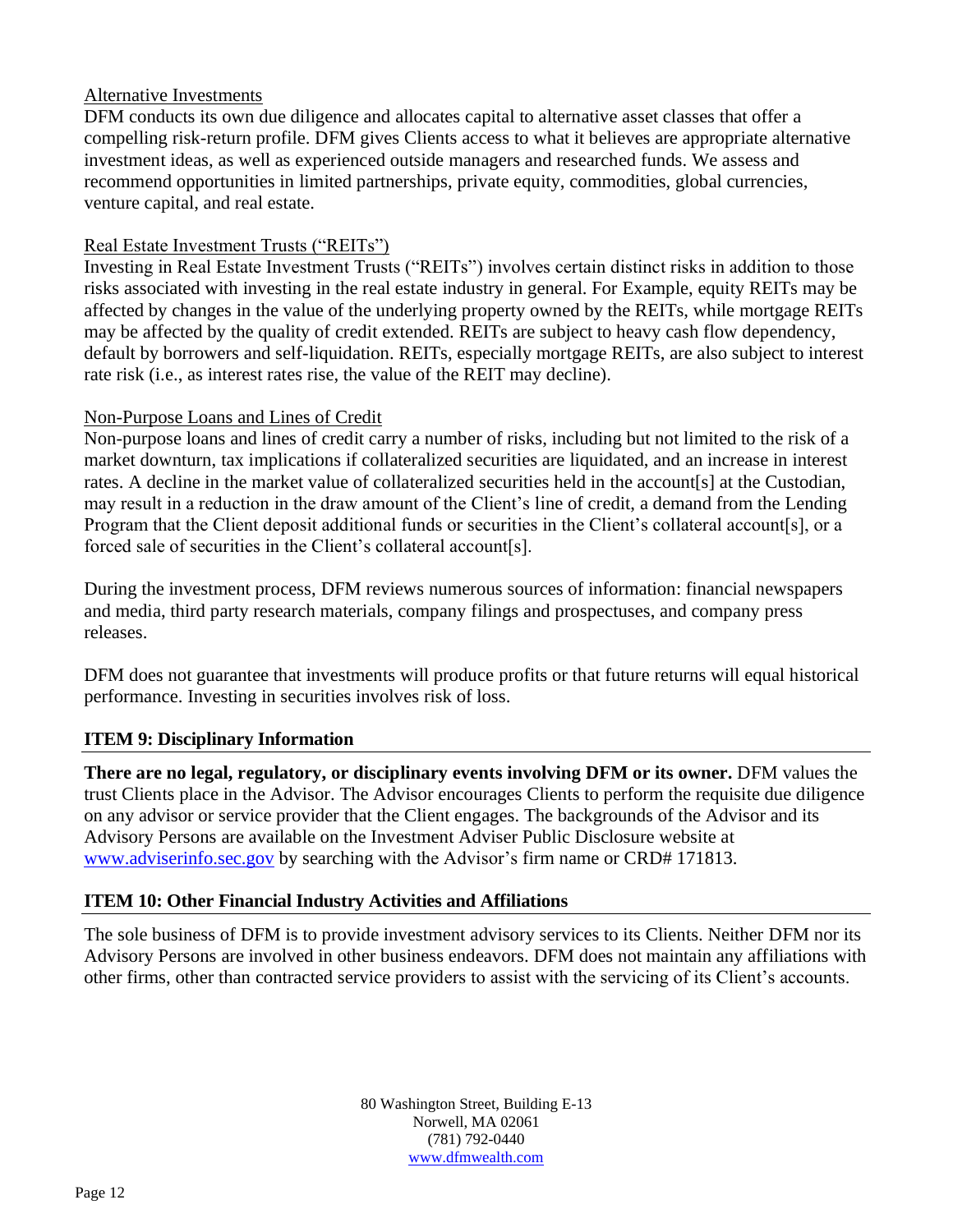## **ITEM 11: Code of Ethics, Participation or Interest in Client Transactions and Personal Trading**

## Code of Ethics

The Investment Advisors Act of 1940 prohibits DFM employees and any related persons from engaging in fraudulent and manipulative practices with respect to its Clients or their accounts. The rules under the Act also require DFM to adopt and publicize a Code of Ethics designed reasonably to prevent engagement in prohibited practices. DFM's Code of Ethics serves to provide personnel and Clients with an understanding of DFM's obligations as fiduciary. DFM will provide a copy of the Code of Ethics to any Client or prospective Client upon request.

## Participation or Interest in Client Transactions and Personal Trading

DFM, its employees, or their immediate family members may buy or sell securities identical to those recommended to Clients for their personal account. As small investors, these purchases would not normally affect the market. It is the policy of DFM that no DFM employees or their family members may purchase or sell any security prior to a transaction[s] being implemented for an advisory account to prevent employees from benefiting from advisory account transactions.

When trading for personal accounts, employees have a conflict of interest in trading in the same securities as Clients. The fiduciary duty to act in the best interest of the Client can be violated if personal trades are made with more advantageous terms than Client trades, or by trading based on material nonpublic information. This risk is mitigated by DFM requiring reporting of personal securities trades by its employees for review by the Chief Compliance Officer ("CCO") or delegate. The CCO or delegate monitors the trades and holdings of all employees and their family members on a quarterly basis, as required by the SEC rule 204A-1 under the Advisers Act.

DFM established the following restrictions to ensure its fiduciary responsibilities and prevent conflicts of interest:

- DFM emphasizes the unrestricted right of the Client to specify investment objectives, guidelines, and/or conditions on the overall management of their account.
- DFM, its employees, or their immediate family members shall not buy or sell securities for their personal portfolio(s) based on insider information (information that is not available to the investing public on reasonable inquiry).
- DFM, its employees, or their immediate family members shall not prefer his or her own interest to that of the advisory Client.
- DFM, its employees, or their immediate family members generally may not participate in private placements or initial public offerings (IPOs) without pre-clearance from DFM's Chief Compliance Officer.
- DFM requires that all employees act in accordance with all applicable federal and state regulations governing registered investment advisory practices.
- Any employee not in observance of the above guidelines may be subject to termination.

## **ITEM 12: Brokerage Practices**

DFM recommends Fidelity Institutional Wealth Services ("Fidelity") and Schwab Advisor Services ("Schwab") to advisory Clients in need of brokerage and custodial services. Fidelity and/or Schwab will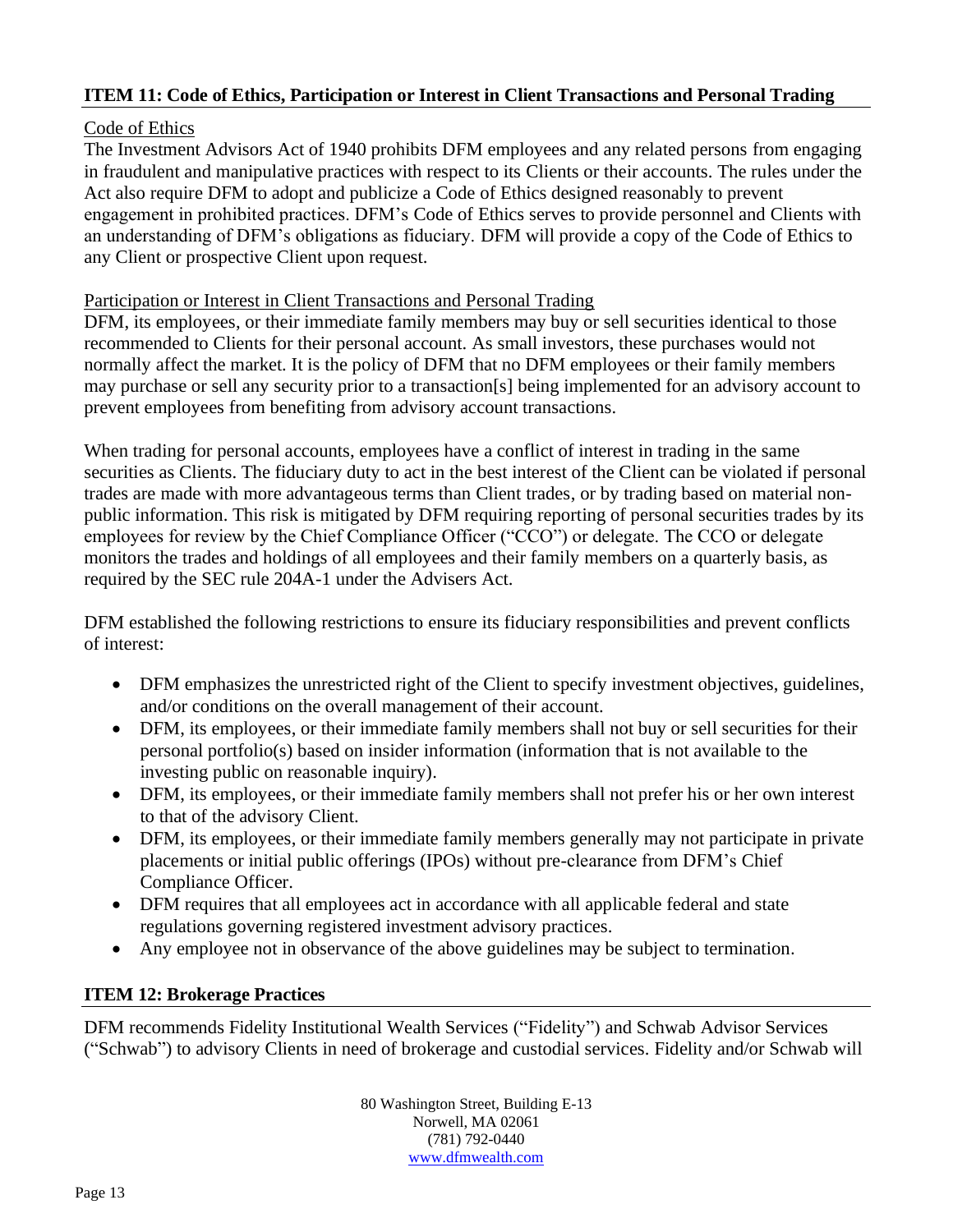serve as the Client's "qualified custodian". DFM believes Fidelity and Schwab provide a full range of investment and other financial services at rates that are comparable to services offered in the financial services community. It is possible other financial service firms may charge brokerage and custodial service rates less than Fidelity and Schwab. Fidelity and Schwab provide services that assist DFM in managing and administering Clients' accounts through software and other technology that:

- Provide Client access to on-line reporting (such as trade confirmations and account statements)
- Facilitate trade execution
- Provide research, pricing and other market data
- Process payment of advisory fees
- Assist with back-office functions, record-keeping and Client reporting.

DFM does not receive any soft dollars with respect to its relationship with Fidelity, Schwab, or any other brokers.

Clients may utilize the custodian and broker/dealer of their choice.

When DFM believes it is desirable, appropriate and feasible to purchase or sell the same security for a number of Client accounts at the same time, DFM may aggregate its Clients' orders. The primary purpose of aggregating a purchase or sale of a security for multiple Clients is to ensure that each Client receives the identical purchase or sale price.

## **ITEM 13: Review of Accounts**

DFM reviews Client accounts in a variety of ways. DFM is responsible for periodically monitoring Client portfolios and identifying those accounts that warrant a more detailed review. DFM also reviews portfolios whenever market conditions offer attractive buy/sell opportunities and in conjunction with Client-driven changes in cash flows or objectives.

DFM sends its Clients portfolio reports at least quarterly. The quarterly reports include an investment commentary letter, time-weighted performance for the quarter and year-to-date-period, a list of each portfolio holding, as well as relevant investment benchmark returns.

## **ITEM 14: Client Referrals and Other Compensation**

#### Participation in Institutional Advisor Platform (Fidelity)

As noted in item 12, DFM has established an institutional relationship with Fidelity to assist the Advisor in managing Client account[s].

As part of the arrangement, Fidelity also makes available to the Advisor, at no additional charge to the Advisor, certain brokerage services. The Advisor may also receive additional services and support from Fidelity. As a result of receiving such services for no additional cost, the Advisor may have an incentive to continue to use or expand the use of Fidelity's services. The Advisor examined this potential conflict of interest when it chose to enter into the relationship with Fidelity and has determined that the relationship is in the best interests of the Advisor's Clients and satisfies its Client obligations, including its duty to seek best execution. Please see Item 12 above.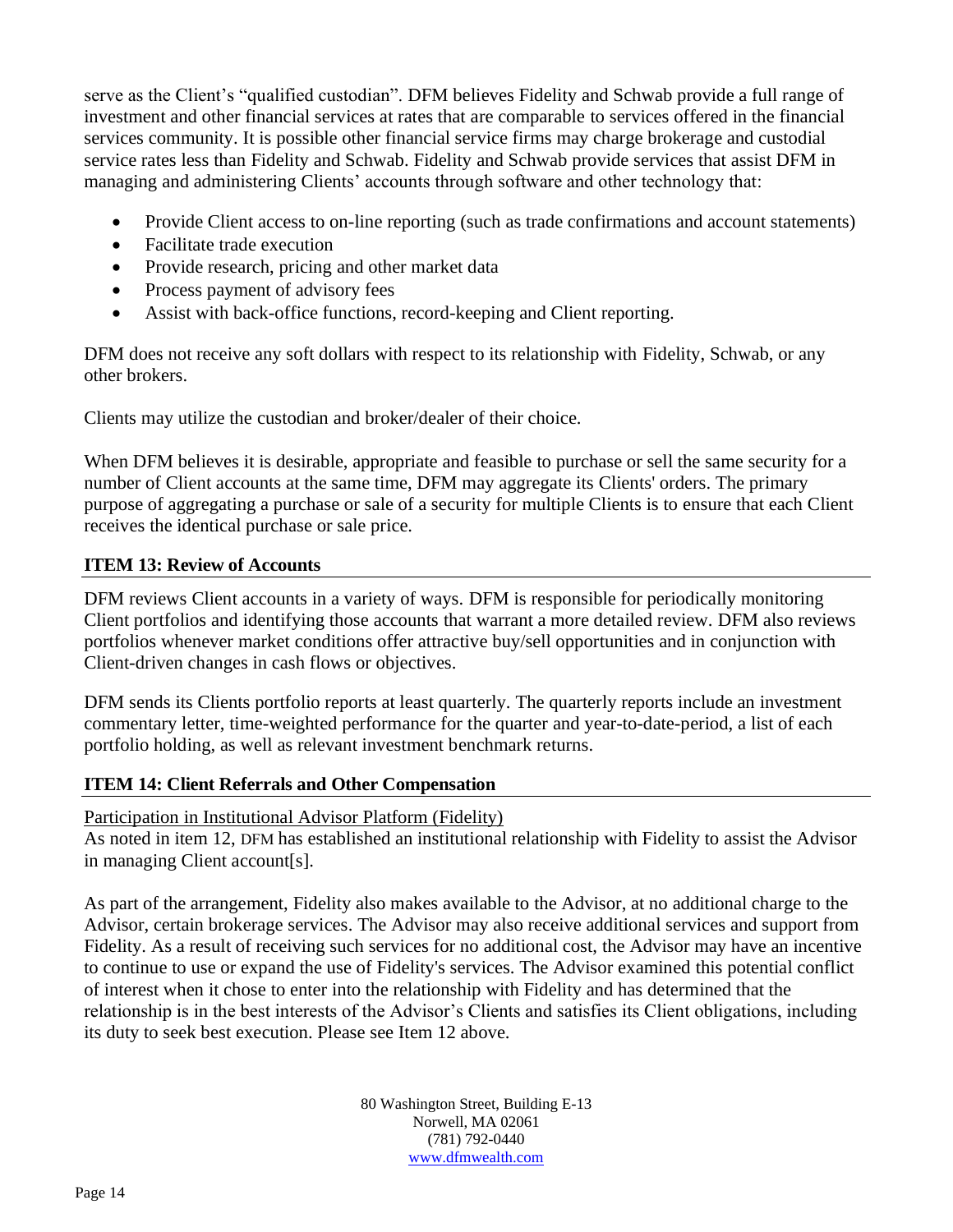The Advisor receives access to software and related support without cost because the Advisor renders investment management services to Clients that maintain assets at Fidelity. The software and related systems support may benefit the Advisor, but not its Clients directly. In fulfilling its duties to its Clients, the Advisor endeavors at all times to put the interests of its Clients first. Clients should be aware, however, that the receipt of economic benefits from a Custodian creates a conflict of interest since these benefits may influence the Advisor's recommendation of this Custodian over one that does not furnish similar software, systems support, or services.

#### Participation in Institutional Advisor Platform (Schwab)

DFM has established an institutional relationship with Schwab through its "Schwab Advisor Services" unit, a division of Schwab dedicated to serving independent advisory firms like DFM. As a registered investment advisor participating on the Schwab Advisor Services platform, DFM receives access to software and related support without cost because the Advisor renders investment management services to Clients that maintain assets at Schwab. Services provided by Schwab Advisor Services benefit the Advisor and many, but not all services provided by Schwab will benefit Clients. In fulfilling its duties to its Clients, the Advisor endeavors at all times to put the interests of its Clients first. Clients should be aware, however, that the receipt of economic benefits from a custodian creates a conflict of interest since these benefits may influence the Advisor's recommendation of this custodian over one that does not furnish similar software, systems support, or services.

*Services that Benefit the Client* – Schwab's institutional brokerage services include access to a broad range of investment products, execution of securities transactions, and custody of Client's funds and securities. Through Schwab, the Advisor may be able to access certain investments and asset classes that the Client would not be able to obtain directly or through other sources. Further, the Advisor may be able to invest in certain mutual funds and other investments without having to adhere to investment minimums that might be required if the Client were to directly access the investments.

*Services that May Indirectly Benefit the Client* – Schwab provides participating advisors with access to technology, research, discounts and other services. In addition, the Advisor receives duplicate statements for Client accounts, the ability to deduct advisory fees, trading tools, and back office support services as part of its relationship with Schwab. These services are intended to assist the Advisor in effectively managing accounts for its Clients but may not directly benefit all Clients.

*Services that May Only Benefit the Advisor* – Schwab also offers other services to DFM that may not benefit the Client, including educational conferences and events, financial start-up support, consulting services and discounts for various service providers. Access to these services creates a financial incentive for the Advisor to recommend Schwab, which results in a conflict of interest. DFM believes, however, that the selection of Schwab as Custodian is in the best interests of its Clients.

#### Client Referrals from Solicitors

DFM may engage and compensate unaffiliated third party referral sources (a "solicitor") for Client referrals. Clients will not pay a higher fee to DFM as a result of such payments to a solicitor. The Advisor shall enter into an agreement with the solicitor, which requires that full disclosure of the compensation and other conflicts is provided to the prospective client prior to or at the time of entering into the advisory agreement.